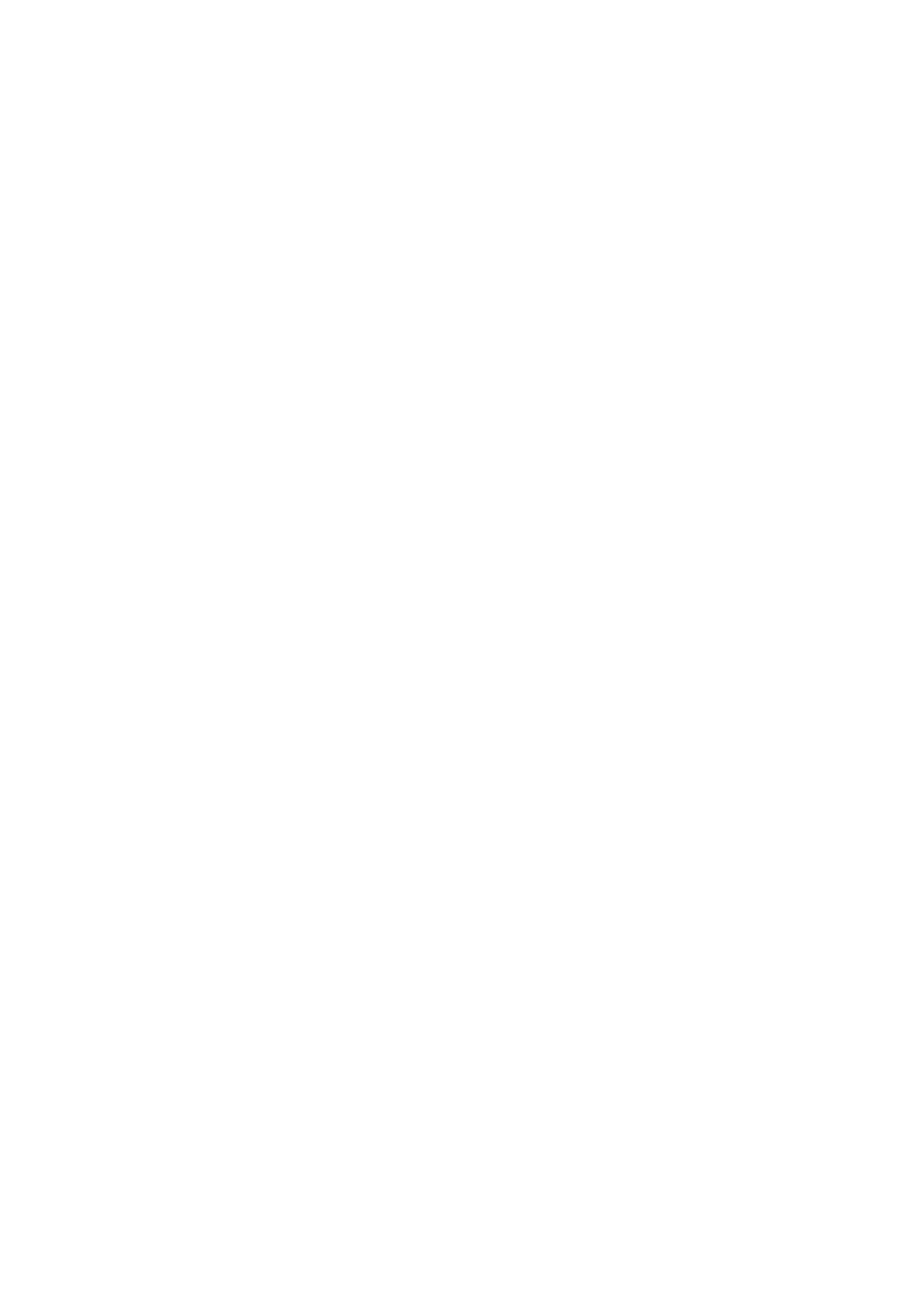## **Format of the acknowledge (ACK) telegrams**

The R-System master device will process each received command telegram and it will send an acknowledge telegram approx. 25...35 ms after receiving the command.

The ACK telegram consists of 2 bytes:

**Byte\_1** is the RS232 address of the command telegram received before (=byte 1 of the command telegram =  $0x01$ ).

**Byte\_2** is the acknowledge byte. If this byte is equal to the check sum of the command telegram (byte6 of the command) then the command was received correctly.

If byte 2 has a value different from the check sum of the command, an error has occurred (see table below).

#### **Format of the ACK telegram:**

| Byte 1        | Byte 2                                                                    |                                                                                                                                                                                                   |
|---------------|---------------------------------------------------------------------------|---------------------------------------------------------------------------------------------------------------------------------------------------------------------------------------------------|
| RS232 address | <b>ACK byte</b>                                                           |                                                                                                                                                                                                   |
| 0x01          | $=$ check sum of command:<br>$=$ check sum $-1$ :<br>$=$ check sum $-2$ : | command correctly received<br>command ignored (system busy)<br>command not executed (device off, not a valid<br>command for the addressed device)                                                 |
|               | Note:                                                                     | If no ACK telegram is received within 35 milli-seconds after sending a command, there is either a<br>hardware problem (cable etc.) or the telegram is erroneous (wrong address, wrong check sum ) |

After the ACK telegram, the master device is ready for the next command.

# **Control of T+A Source devices**

For slave devices there are two possible modes of external control:

### *Standalone mode:*

The T+A MP12X0 can be controlled directly by a control device (PC, CRESTRON home automation system etc.) using a RS232 connection.

### *R - Link System mode:*

If the MP12X0 will be used in conjunction with other  $T+A$  R-Link devices connected via R-Link cables, the whole system should be connected to the control device (PC, CRESTRON home automation system etc.) only by a  $TA$  RS232 adapter. All external control commands will be processed by this adapter and routed to the appropriate device via the R-Link connection.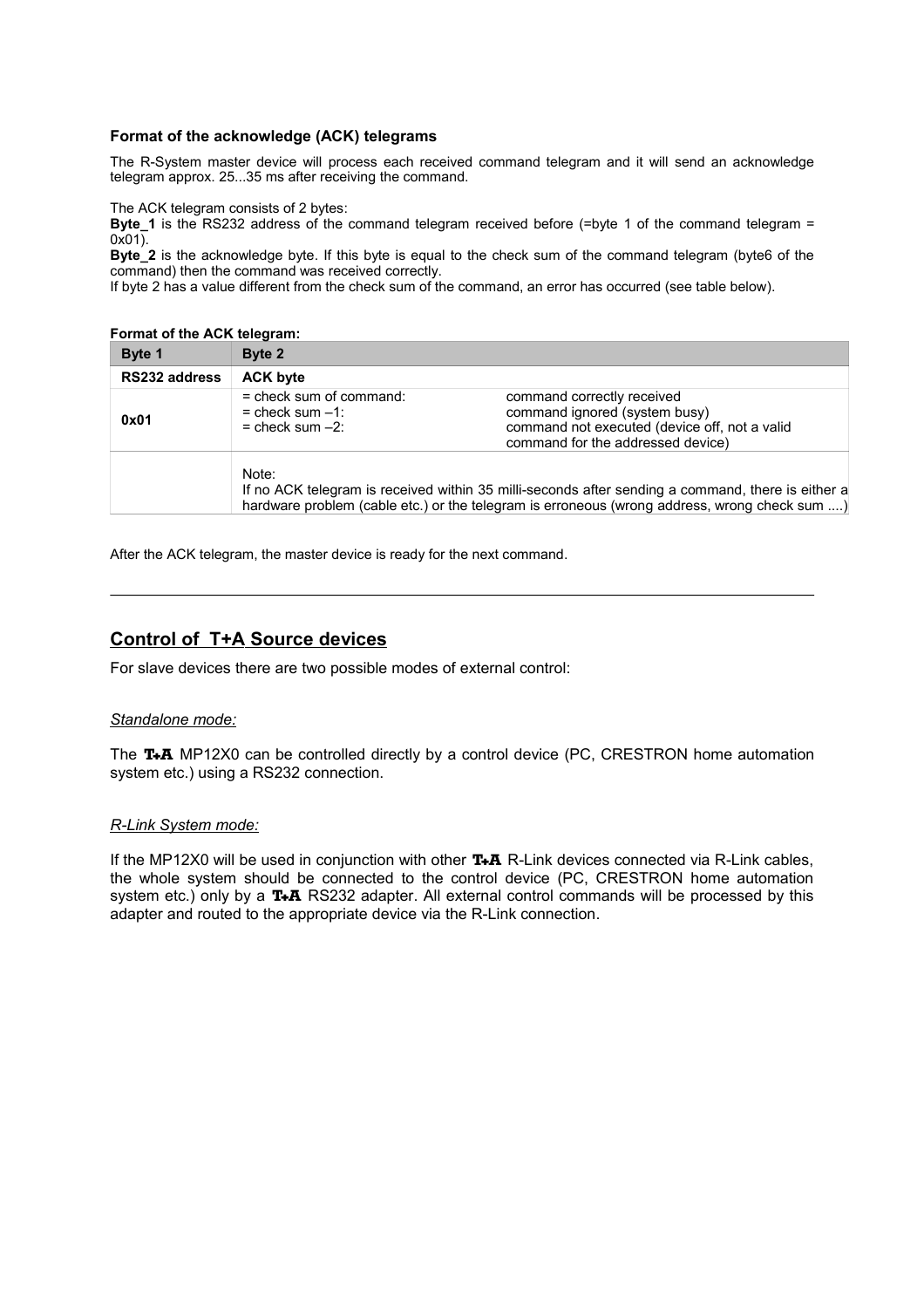# **Appendix 1: List of MP12X0 commands**

| <b>Command</b>                     | Command<br>Code (HEX) | toggle       | short/<br>long * | Remark                                                                                            |  |  |
|------------------------------------|-----------------------|--------------|------------------|---------------------------------------------------------------------------------------------------|--|--|
| ON/OFF                             | 0x01                  | $\mathsf{x}$ |                  | Hint: better use the "discrete" System ON, OFF,<br>STANDBY commands.                              |  |  |
| System ON                          | 0x57                  |              |                  | Switch the device ON                                                                              |  |  |
| System OFF                         | 0x7A                  |              |                  | Switch the device completely OFF                                                                  |  |  |
|                                    |                       |              |                  |                                                                                                   |  |  |
| <b>Input Selection</b>             |                       |              |                  |                                                                                                   |  |  |
|                                    |                       |              |                  | Note: If in STANDBY the master device and the addressed R-Link source device are both switched ON |  |  |
| CMD_SRC_SCL                        | 0xE0                  |              |                  | Select Source: SCL                                                                                |  |  |
| CMD_SRC_D1                         | 0xE1                  |              |                  | Select Source: D1                                                                                 |  |  |
| CMD SRC_D2                         | 0xE2                  |              |                  | Select Source: D2                                                                                 |  |  |
| CMD SRC TUN                        | 0xE3                  |              |                  | Select Source: Tuner (only available for MP1260)                                                  |  |  |
|                                    |                       |              |                  |                                                                                                   |  |  |
| <b>Navigation Control Commands</b> |                       |              |                  |                                                                                                   |  |  |
| CMD UP NEXT                        | 0x34                  |              |                  | browse view: navigate up / play view: next track                                                  |  |  |
| CMD DN PREV                        | 0x2A                  |              |                  | browse view: navigate up / play view: next track                                                  |  |  |
| CMD <sub>R</sub>                   | 0x25                  |              |                  | select                                                                                            |  |  |
| CMD <sub>L</sub>                   | 0x1A                  |              |                  | cancel                                                                                            |  |  |
| <b>CMD FFWD</b>                    | 0xCB                  |              |                  | Long: Fast Forward (iPOD only)                                                                    |  |  |
| CMD FRWD                           | 0xCA                  |              |                  | Long: Fast Rewind (iPOD only)                                                                     |  |  |
| <b>CMD PAUSE</b>                   | 0x05                  |              |                  | Pause                                                                                             |  |  |
| CMD STOP                           | 0x24                  |              |                  | Stop                                                                                              |  |  |
| CMD OK                             | 0x26                  |              |                  | <b>Ok</b>                                                                                         |  |  |
| CMD LIST                           | 0x88                  |              |                  | jump to favourite list                                                                            |  |  |
| CMD INFO                           | 0x8B                  |              |                  | toggle between browse / play view                                                                 |  |  |
| CMD HOME                           | 0xE4                  |              |                  | jump to top menu                                                                                  |  |  |
| CMD RPTMODE                        | 0x8E                  | x            |                  | toggle repeat mode                                                                                |  |  |
| CMD MIXMODE                        | 0x8F                  | X            |                  | toggle mix mode<br>(depends on device state)                                                      |  |  |
| CMD SEARCH/                        | 0x86                  |              |                  | browse view: trigger search function                                                              |  |  |
| CMD_CASE                           |                       |              |                  | menu: toggle upper /lower case                                                                    |  |  |
| misc commands                      |                       |              |                  |                                                                                                   |  |  |
|                                    |                       |              |                  |                                                                                                   |  |  |
| CMD LIKE                           | 0x89<br>0x8A          |              |                  | store current track as favourite                                                                  |  |  |
| <b>CMD DISLIKE</b><br>CMD INV ON   | 0xEE                  |              |                  | delete favourite                                                                                  |  |  |
| CMD INV OFF                        | 0xEF                  |              |                  | invert on<br>invert off                                                                           |  |  |
| CMD OVS1                           | 0xF0                  |              |                  | oversampling algorithm: FIR long                                                                  |  |  |
| CMD OVS2                           | 0xF1                  |              |                  | oversampling algorithm: FIR short                                                                 |  |  |
| CMD OVS3                           | 0xF2                  |              |                  | oversampling algorithm: Bezier/ IIR                                                               |  |  |
| CMD OVS4                           | 0xF3                  |              |                  | oversampling algorithm: Bezier                                                                    |  |  |
| CMD 1                              | 0x3A                  |              | X                | key 1/.<br>short: play preset 1 / long: store preset 1                                            |  |  |
| CMD <sub>2</sub>                   | 0x06                  |              | X                | key 2/a/b/c<br>short: play preset 2 / long: store preset 2                                        |  |  |
| CMD <sub>3</sub>                   | 0x16                  |              | X                | short: play preset 3 / long: store preset 3<br>key 3/d/e/f                                        |  |  |
| CMD 4                              | 0x02                  |              | X                | key 4/g/h/i<br>short: play preset 4 / long: store preset 4                                        |  |  |
| CMD 5                              | 0x09                  |              | X                | short: play preset 5 / long: store preset 5<br>key 5/j/k/l                                        |  |  |
| CMD 6                              | 0x3B                  |              | X                | short: play preset 6 / long: store preset 6<br>key 6/m/n/o                                        |  |  |
| CMD 7                              | 0x31                  |              | X                | key 7/p/q/r/s short: play preset 7 / long: store preset 7                                         |  |  |
| CMD 8                              | 0x11                  |              | X                | key 8/t/u/v<br>short: play preset 8 / long: store preset 8                                        |  |  |
| CMD <sub>9</sub>                   | 0x39                  |              | X                | key 9/w/y/z<br>short: play preset 9 / long: store preset 9                                        |  |  |
| CMD 0                              | 0x03                  |              | X                | key $0$ /' $\cdot$<br>short: play preset 0 / long: store preset 0                                 |  |  |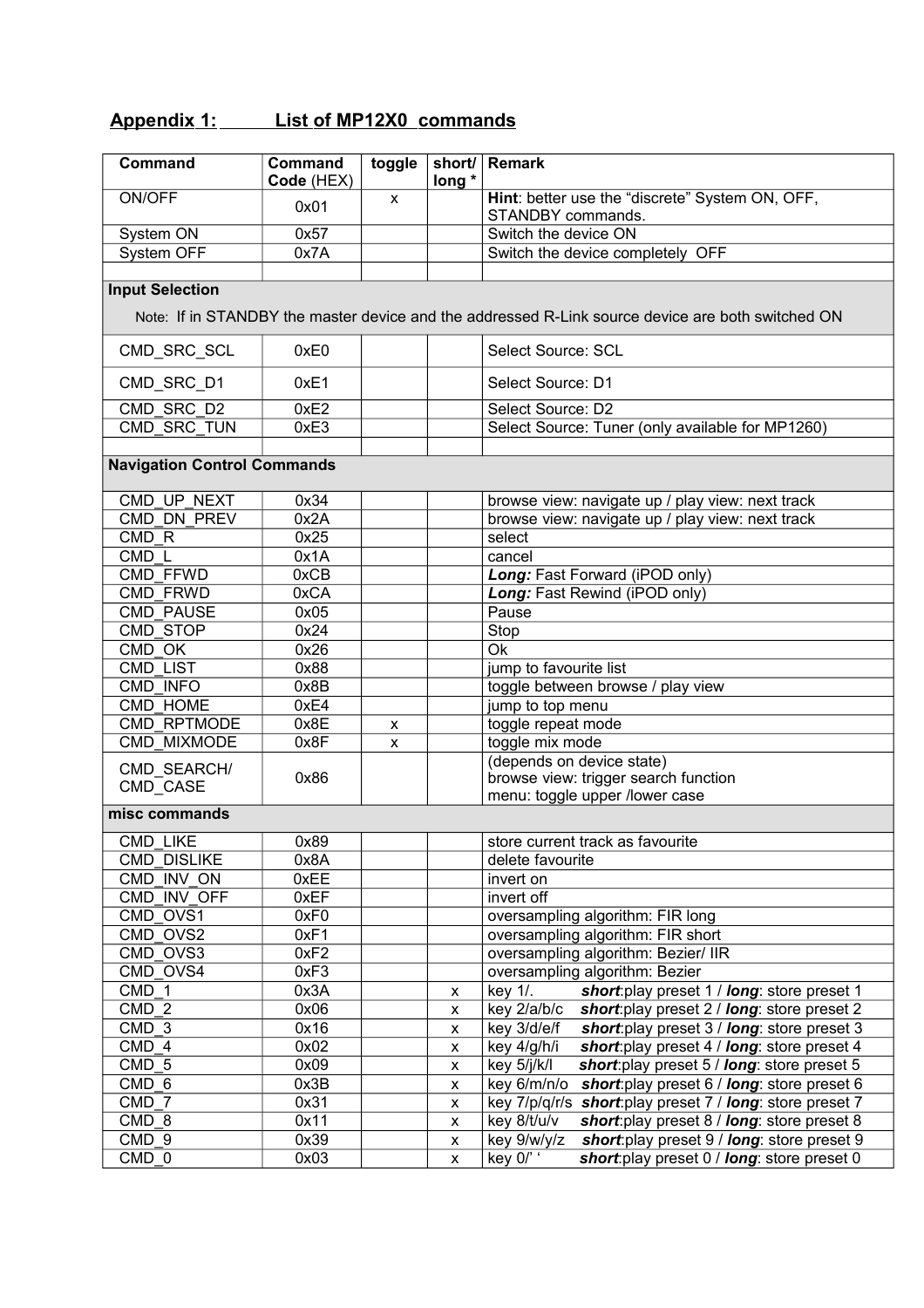| additional commands from RC |      |                           |              |                                                    |  |  |
|-----------------------------|------|---------------------------|--------------|----------------------------------------------------|--|--|
|                             |      |                           |              | short:                                             |  |  |
|                             |      |                           |              | Toggles Source Select menu                         |  |  |
| CMD CURUP                   | 0x1F | $\boldsymbol{\mathsf{x}}$ | $\mathsf{x}$ | <b>long:</b> (depends on the current player state) |  |  |
|                             |      |                           |              | - search (browse view)                             |  |  |
|                             |      |                           |              | - up low case(menu open)                           |  |  |
|                             |      |                           |              | - filter (play view)                               |  |  |
| <b>CMD F1/2</b>             | 0x32 |                           | $\mathsf{x}$ | short: (F1) like                                   |  |  |
|                             |      |                           |              | long: (F2 )dislike                                 |  |  |
| CMD F3/4                    | 0x0B | X                         | $\mathsf{x}$ | short: (F3) toggle play and browse view            |  |  |
|                             |      |                           |              | <b>long</b> : (F4) jump to favourite list          |  |  |
| CMD_F5/6                    | 0x36 | X                         | $\mathsf{x}$ | short: (F5) toggle repeat mode                     |  |  |
|                             |      |                           |              | <b>long:</b> (F6) toggle mix mode                  |  |  |
| CMD F1                      | 0x83 |                           |              | F1 (like)                                          |  |  |
| CMD <sub>F2</sub>           | 0x84 |                           |              | F2 (dislike)                                       |  |  |
| CMD F3                      | 0x85 | $\mathsf{x}$              |              | F3 (toggle play and browse view)                   |  |  |
| CMD_F4                      | 0x8D |                           |              | F4 (jump to favourite list)                        |  |  |
| CMD F5                      | 0x8E | $\boldsymbol{\mathsf{x}}$ |              | F5 (toggle repeat mode)                            |  |  |
| CMD F6                      | 0x8F | X                         |              | F6 (toggle mix mode)                               |  |  |
| CMD_SRC_OP_LG               | 0xC6 |                           |              | Open Source Setup Menu                             |  |  |
| CMD SRC CLOSE               | 0xC7 |                           |              | Close Source Setup Menu                            |  |  |

\* : for executing the long function please repeat the command for more than 6 times (rate approx. 120ms)

# **Appendix 2:** List of MP12X0 addresses

| selected device    | address |
|--------------------|---------|
| (sys config. menu) | (hex)   |
| СD                 | 0x22    |
| <b>TUNER</b>       | 0x24    |
| TAPE 1             | 0x26    |
| TAPE <sub>2</sub>  | 0x28    |
| <b>TV / VIDEO</b>  | 0x2A    |
| AUX <sub>1</sub>   | 0x2C    |
| AUX <sub>2</sub>   | 0x2E    |
| AUX <sub>3</sub>   | 0x30    |
| <b>DVD</b>         | 0x32    |
| <b>STB</b>         | 0x34    |
| <b>VCR</b>         | 0x36    |
| AUX / AV-1         | 0x38    |
| AUX / AV-2         | 0x3A    |
| DBR                | 0x3C    |